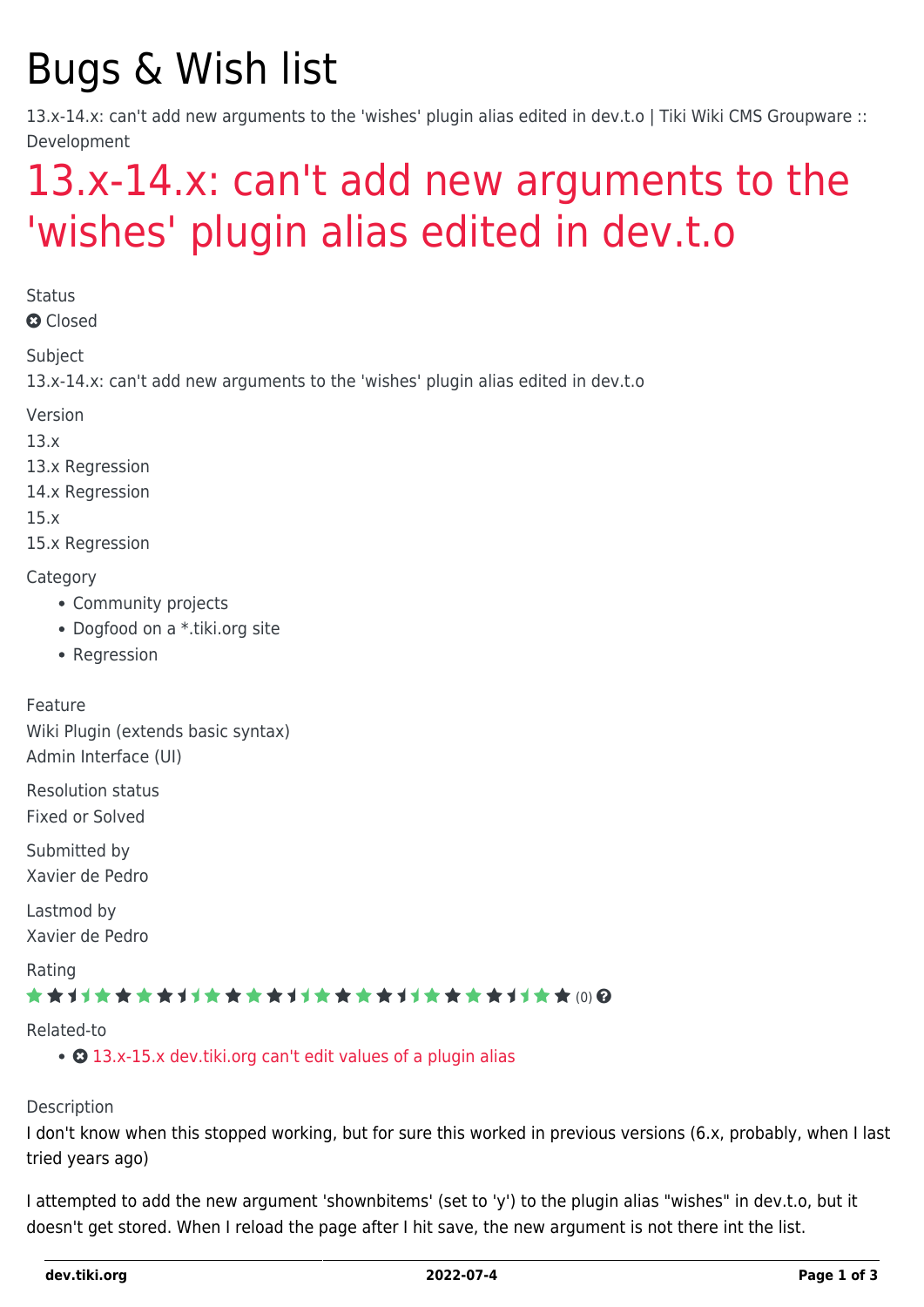#### To reproduce:

- Come here as admin:<http://dev.tiki.org/tiki-admin.php?page=textarea>
- Click on "wishes"
- Click on the plus green icon, next to "Simple Plugin Arguments". A new empty field will be shown at the bottom of that section.
- Add the argument pair (shownbitems y) to its corresponding fields of name and value, and hit at save at the bottom
- This new argument is not shown. And after clearing tiki caches, the wishes plugin doesn't show the number of items yet.

Solution

Fixed. See revision number and details in the other bug report that this one was a duplicate of.

| Importance<br>4                                                                 |
|---------------------------------------------------------------------------------|
| Easy to solve?                                                                  |
| Priority<br>28                                                                  |
| Demonstrate Bug (Tiki 19+)<br>Please demonstrate your bug on show2.tikiwiki.org |
| Version: trunk $\triangledown$ Create show2.tikiwiki.org instance               |
| Ticket ID<br><b>-431</b>                                                        |

5421 Created Thursday 14 August, 2014 06:59:14 GMT-0000 by Xavier de Pedro

LastModif Monday 15 February, 2016 09:23:47 GMT-0000

### Comments

## [Marc Laporte](https://dev.tiki.org/user11197) 14 Aug 14 17:09 GMT-0000 <http://dev.tiki.org/item5393>

### Attachments

| filename | created | hits | comment | version | filetype |
|----------|---------|------|---------|---------|----------|
|          |         |      |         |         |          |